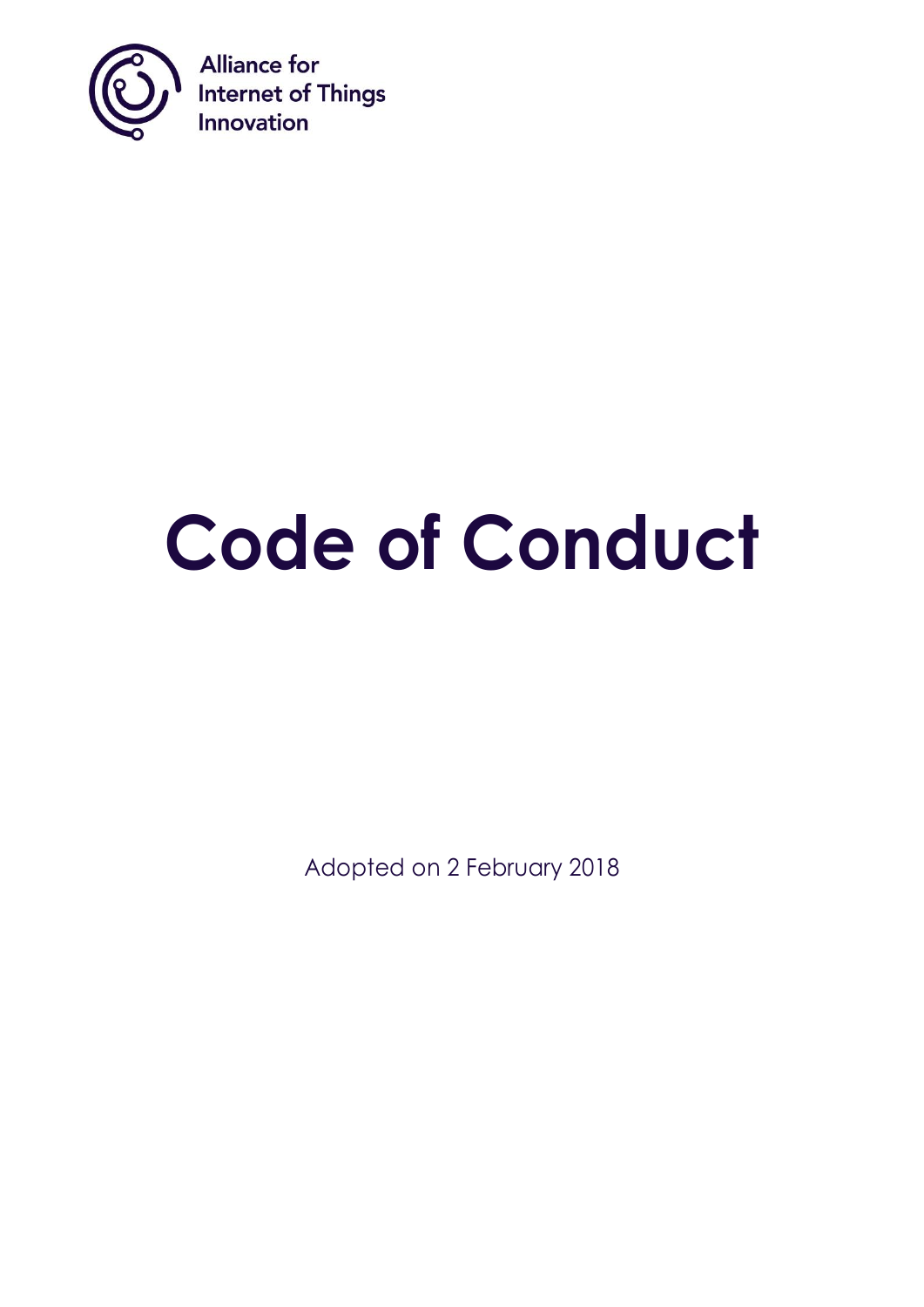

# **TABLE OF CONTENT:**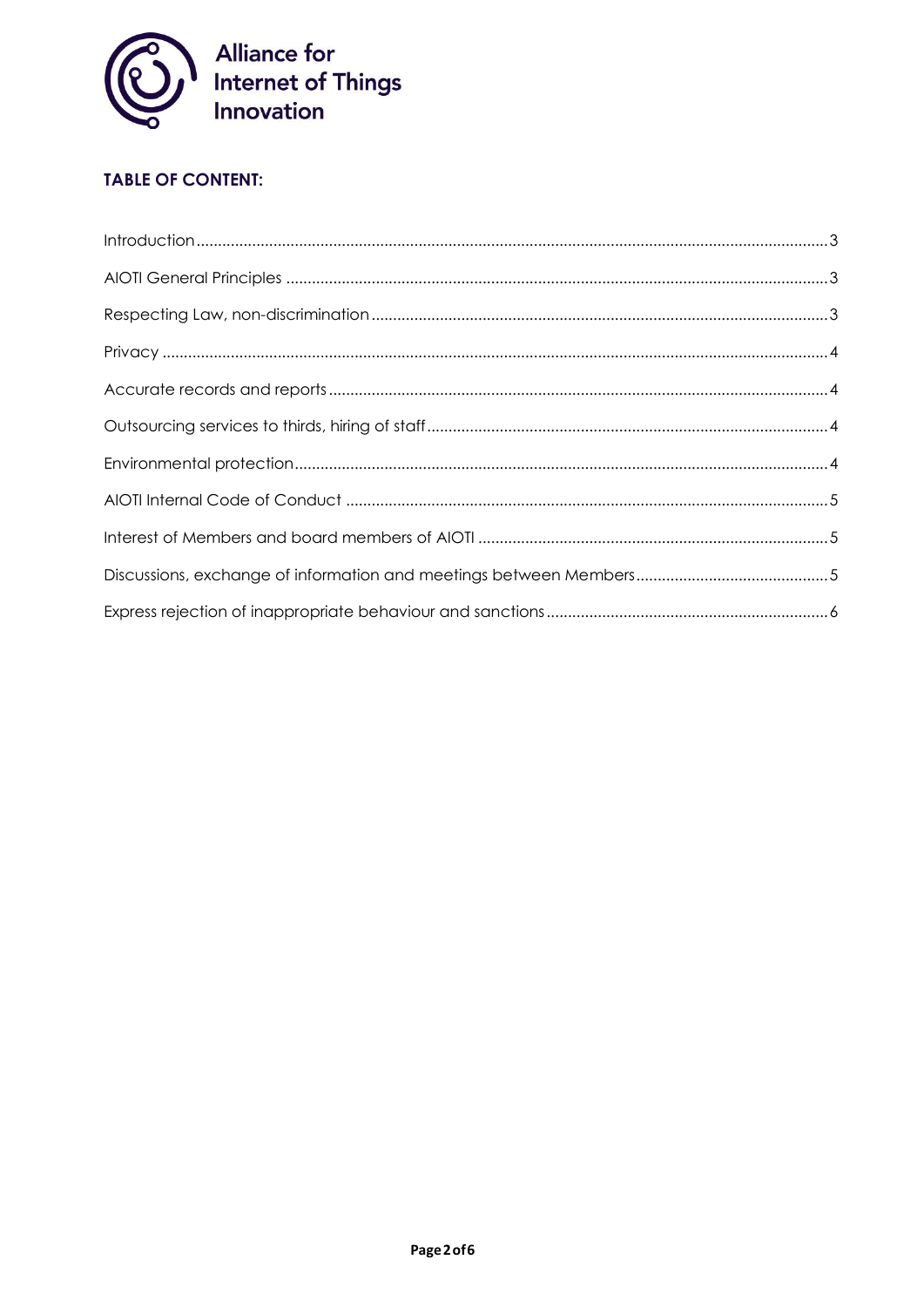

#### <span id="page-2-0"></span>**Introduction**

The Alliance for Internet of Things Innovation (AIOTI) is regularly requested to formally state that it complies with general business principles to satisfy AIOTI Member's internal membership and procurement procedures. While AIOTI is not a supplier of commercial services and obviously is acting in accordance with law, it is important for AIOTI to be able to refer to an internal standard towards stakeholders.

This code of conduct (Code of Conduct) is written to emphasise towards internal and external stakeholders of AIOTI that AIOTI is an alliance that is built on the values of openness, fairness, transparency, and non-discrimination.

This Code of Conduct applies to AIOTI, to its Management Board and Steering Board and to the Members of AIOTI. Membership of AIOTI implies that one commits to comply with the principles stated in this Code of Conduct and have the work in the context of AIOTI be guided by them.

#### <span id="page-2-1"></span>**AIOTI General Principles**

The General Principles as set forth below set the standard for acting with integrity in the context of AIOTI. They govern all our decisions and actions and apply equally to our AIOTI actions and to our conduct as individuals.

#### <span id="page-2-2"></span>**Respecting Law, non-discrimination**

AIOTI is committed to act fairly and with integrity and to observe applicable laws. We respect human rights and strive to ensure that our activities do not cause or contribute to the infringement of these rights.

We do not discriminate based on race, colour, age, gender, gender identity or expression, sexual orientation, language, religion, political or other opinions, disability, national or social origin or birth. Neither do we discriminate on a Member's nationality or size. We promote an AIOTI that is free from physical and verbal harassment.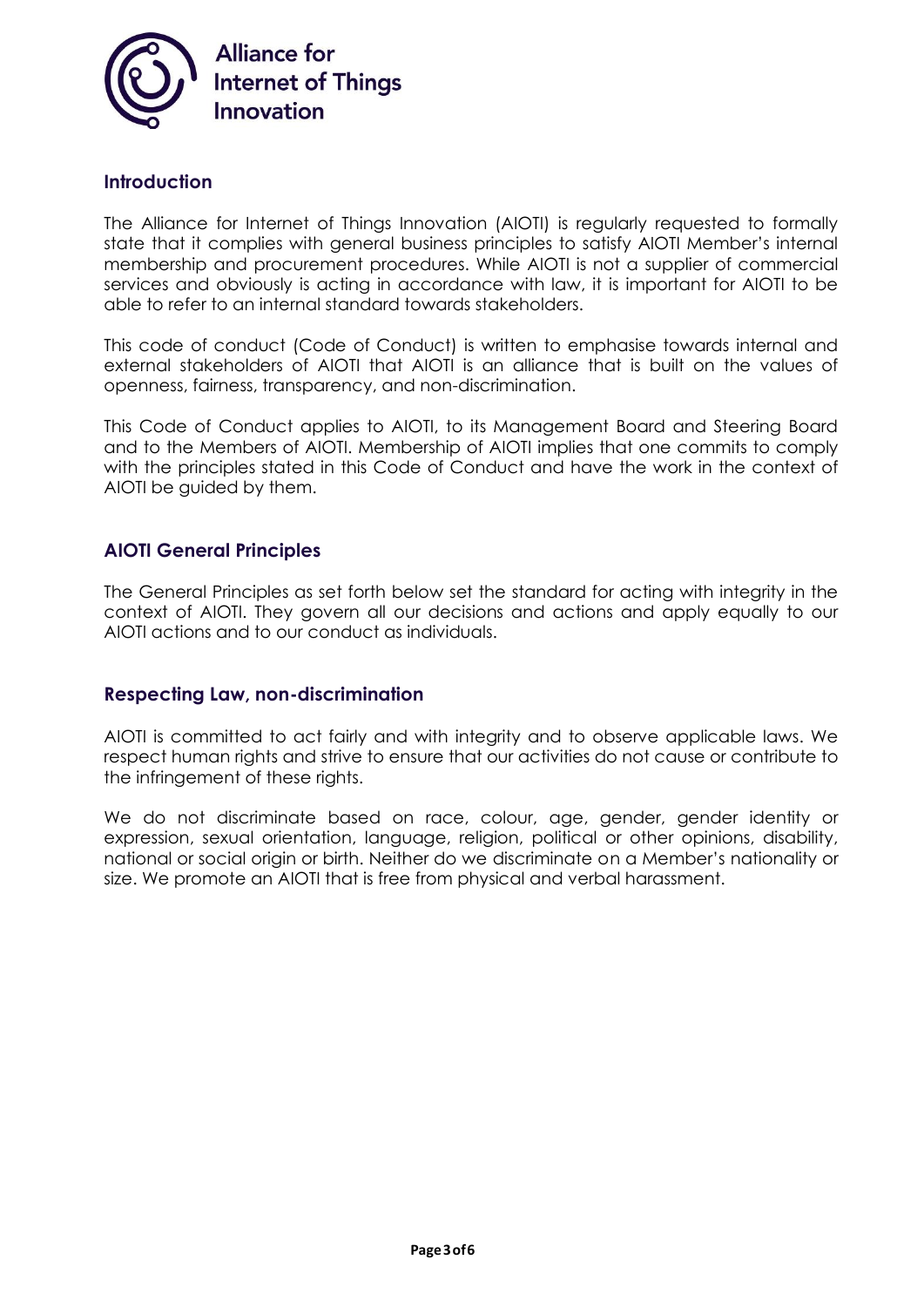

## <span id="page-3-0"></span>**Privacy**

We respect the privacy of our Members' representatives and other relevant stakeholders, we protect their personally identifiable information from abuse and act in accordance with applicable regulations and legislation on the processing and protection of non-personal and personal data. In view of the General Data Protection Regulation (EU 2016/679) and all other applicable regulations and related legislation, within the scope of AIOTI tasks and activities one shall only process personal data of individuals where there is a relevant legal ground and legitimate purpose and any processing of personal data shall be strictly in accordance with these regulations and legislation.

### <span id="page-3-1"></span>**Accurate records and reports**

We record and report information accurately, completely and honestly. We do not make misrepresentations or false statements. We keep (financial) records in a transparent, accurate, complete and timely manner.

#### <span id="page-3-2"></span>**Outsourcing services to thirds, hiring of staff**

When outsourcing activities or hiring services or staff, we follow transparent, predefined criteria and always can provide our rationale to our Members. We take an independent standpoint and are guided by the interest of AIOTI while avoiding conflicts of interest such as with Members providing services to AIOTI. We respect export control guidelines that may impact our Members (such as in information sharing with other associations and countries).

Responsible communications and respecting copyrights

We use internal and external communications in a responsible manner. We do not publish other parties' content without their permission and we respect content created in the AIOTI framework as original AIOTI content, which should be referred to as such.

#### <span id="page-3-3"></span>**Environmental protection**

We do all that is reasonable and practicable to minimize any adverse effects of our activities on the environment.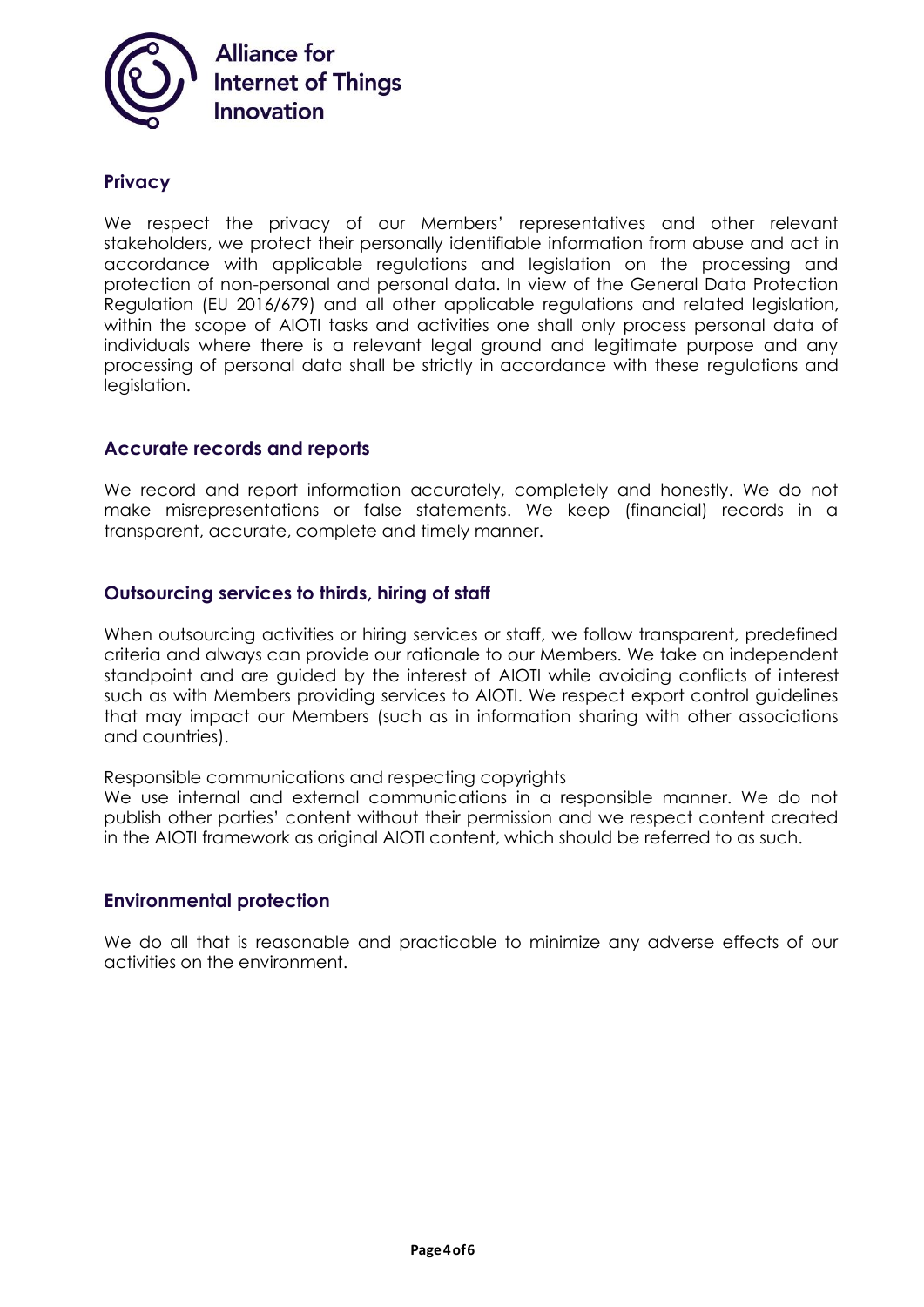

**Alliance for Internet of Things** Innovation

# <span id="page-4-0"></span>**AIOTI Internal Code of Conduct**

# <span id="page-4-1"></span>**Interest of Members and board members of AIOTI**

Activities of those persons who serve as members of the Steering Board or the Management Board, as well as in roles as (co-)chair of Working Groups are guided by the following principles:

- All activities carried out in the above context aim at serving AIOTI and to enhance its values, effectiveness and usefulness to stakeholders.
- □ None of the above memberships of a board or a role as Working Group (Co-)Chair shall be misused to develop, position and communicate a singular, personal or Member's interest by using the structures of AIOTI.

#### <span id="page-4-2"></span>**Discussions, exchange of information and meetings between Members**

It is likely that the implementation of the policies of AIOTI may require, at European or local level, common studies or analyses, as well as the provision of information to the public authorities.

Participants to such discussions may reach agreements on common positions to be presented to European or national authorities and to the public. Discussions, exchange of information and meetings between Members within the scope of AIOTI as association shall be limited to what is necessary to implement the objectives of AIOTI as detailed in its Articles of Association.

Members or its representatives shall not include AIOTI in any way in any discussions, intent or exchange, reach tacit or express agreements or understandings that are or may be against applicable laws, including anti-trust regulation and legislation, and Members or its representatives shall not in any way use or abuse AIOTI for such discussions, exchange or intentions.

Every meeting between AIOTI Members shall have a specific, demonstrable purpose consistent with the objectives of AIOTI. An agenda will be circulated to all meeting participants prior to the meeting and shall be closely followed during the meeting. A list of all participants to each meeting shall be drawn up. Minutes shall be kept of each meeting, accounting for the entire duration of the meeting. A copy of the agenda, list of participants and meeting minutes shall be retained permanently by the Secretary office of AIOTI.

Any other contact between AIOTI Members (such as telephone conversations, email exchanges, social encounters at trade shows, industry events, etc.) within the scope of AIOTI as association shall be for legitimate purposes only and shall be fully in line with the above principles.